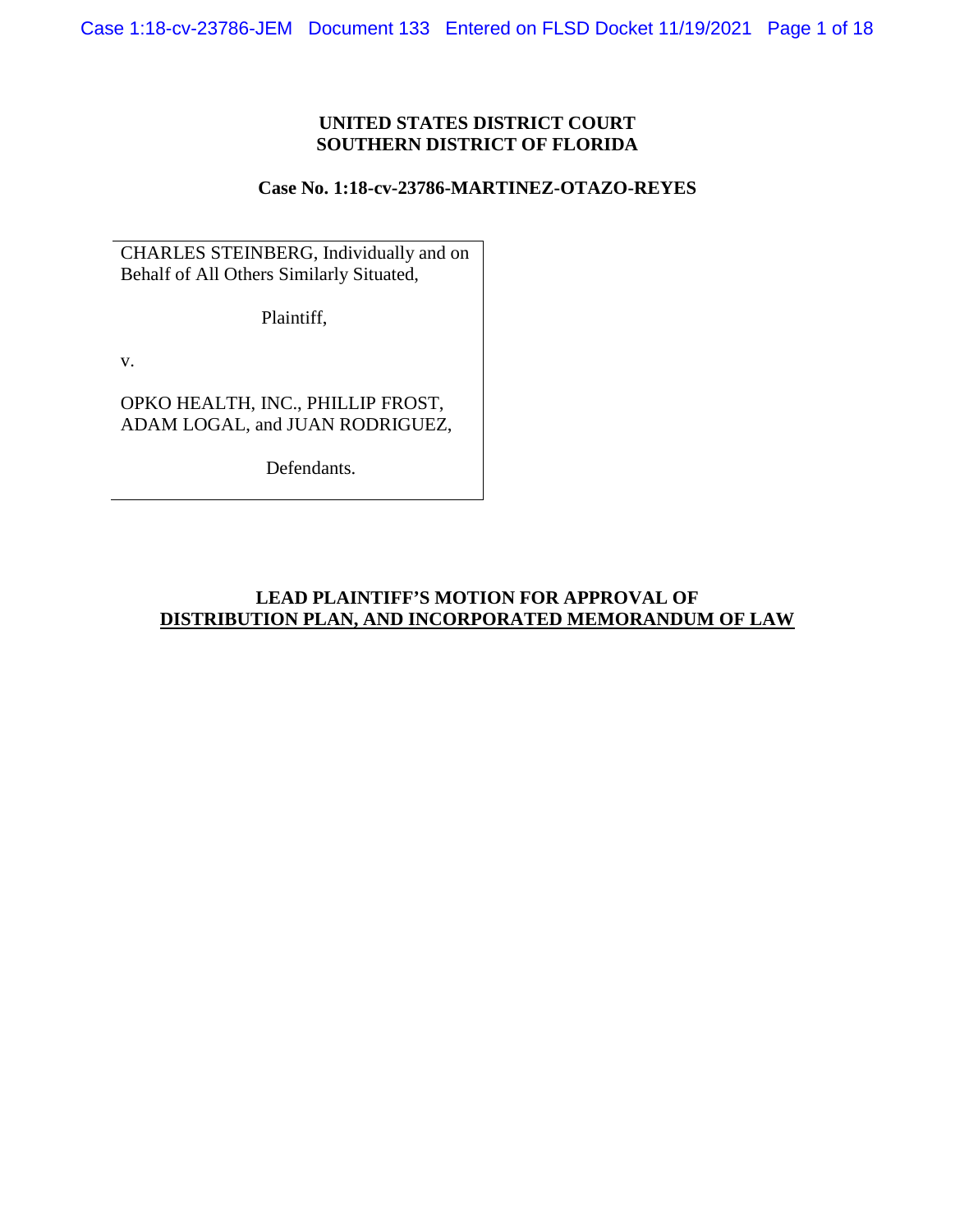# **TABLE OF CONTENTS**

| $\mathbf{I}$ . |             |  |  |  |
|----------------|-------------|--|--|--|
| II.            |             |  |  |  |
|                | А.          |  |  |  |
|                | B.          |  |  |  |
| III.           |             |  |  |  |
| IV.            |             |  |  |  |
|                | $A_{\cdot}$ |  |  |  |
|                | $B_{-}$     |  |  |  |
| $V_{\cdot}$    |             |  |  |  |
| VI.            |             |  |  |  |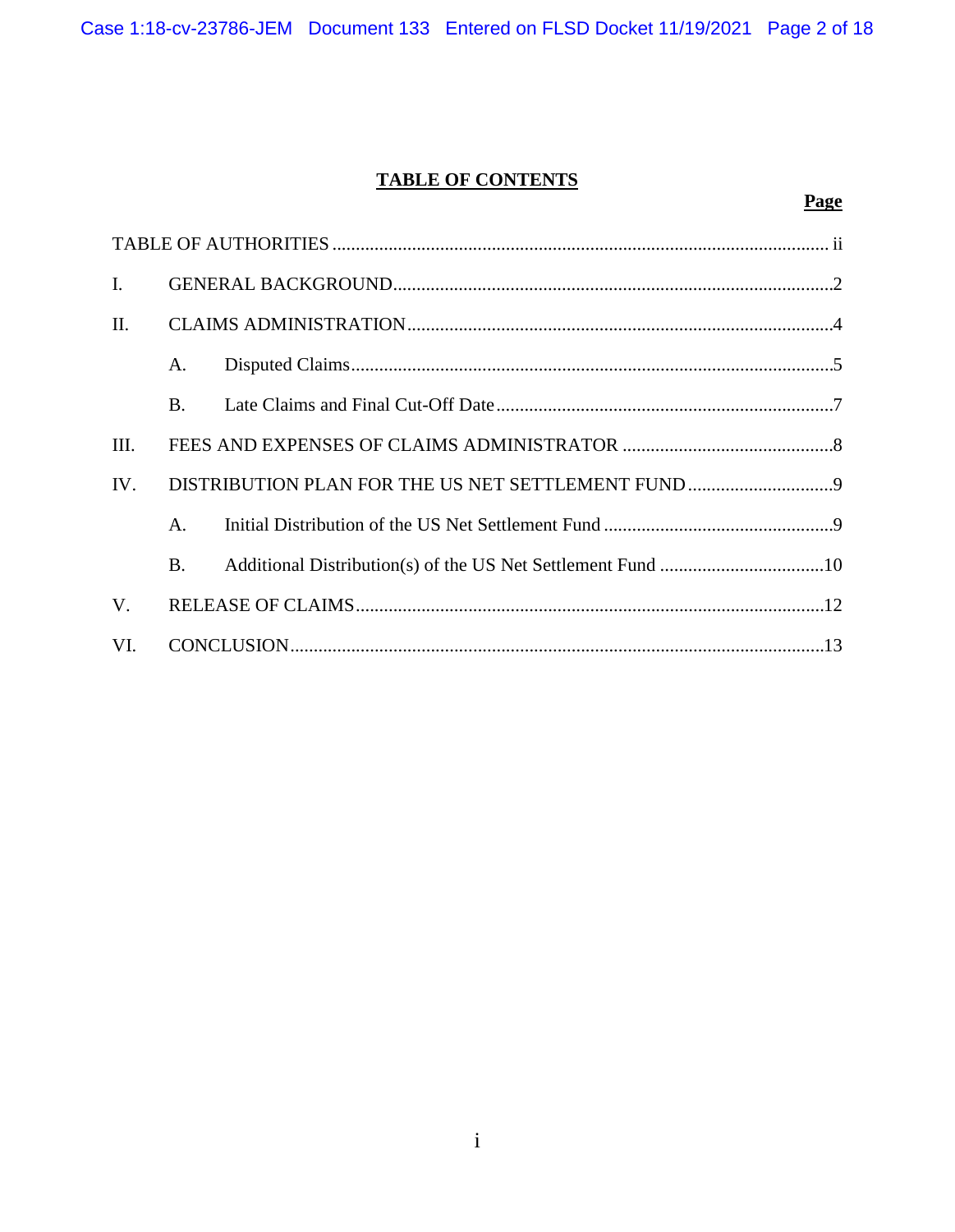Case 1:18-cv-23786-JEM Document 133 Entered on FLSD Docket 11/19/2021 Page 3 of 18

# **TABLE OF AUTHORITIES**

| <b>CASES</b>                                                                                               | PAGE(S) |
|------------------------------------------------------------------------------------------------------------|---------|
| In re Miva Inc.,                                                                                           |         |
| In re Nu Skin Enters., Inc., Sec. Litig.,                                                                  |         |
| Perkins v. Am. Nat'l Ins. Co.,                                                                             |         |
| Spann v. J.C. Penney Corp.,<br>211 F. Supp. 3d 1244 (C.D. Cal. 2016), appeal dismissed, 2016 WL 9778633    |         |
| Thorpe v. Walter Inv. Mgmt., Corp.,<br>2018 WL 3672266 (S.D. Fla. May 24, 2018), report and recommendation |         |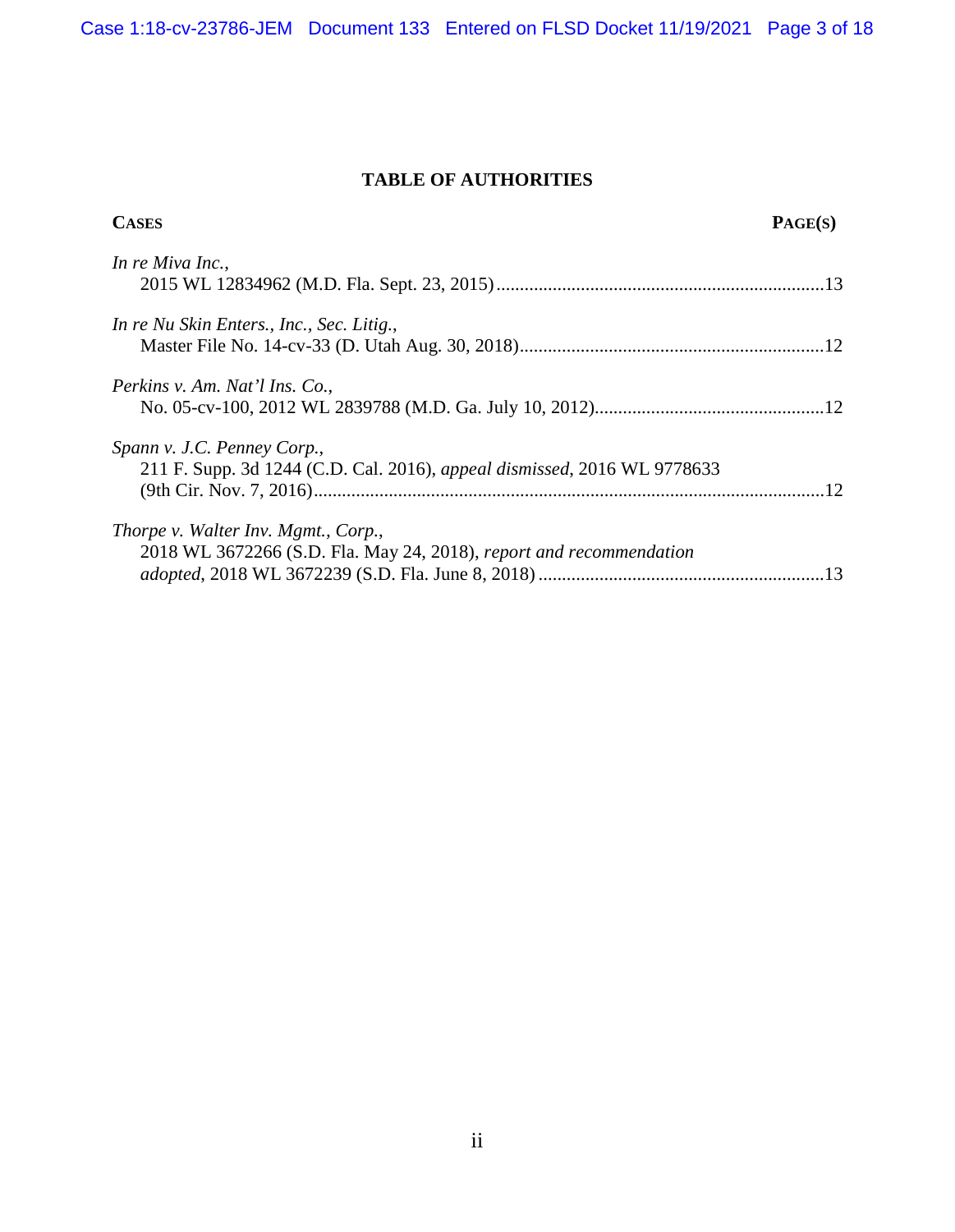Lead Plaintiff, The Amitim Funds, by and through its attorneys, hereby moves this Court, pursuant to Rule 23(e) of the Federal Rules of Civil Procedure and this Court's Order Granting Final Approval of Class Action Settlement and Order of Dismissal with Prejudice (ECF No. 130) and Final Judgment (ECF No. 132), for approval of Lead Plaintiff's proposed distribution plan and entry of the accompanying [Proposed] Order Approving Distribution Plan ("Distribution Order").<sup>1</sup> In further support of this motion, Lead Plaintiff submits (i) the Memorandum of Law in Support of Lead Plaintiff's Motion for Approval of Distribution Plan, incorporated herein; (ii) the Declaration of Luiggy Segura in Support of Lead Plaintiff's Motion for Approval of Distribution Plan (the "Segura Declaration") submitted on behalf of the Court-approved Claims Administrator, JND Legal Administration ("JND"); and (iii) all other papers and proceedings herein.

Among other things, the Distribution Order would: (i) approve the administrative determinations of JND accepting and rejecting Claims submitted in connection with the Settlement as stated in the Segura Declaration; (ii) direct the distribution of the US Net Settlement Fund to Claimants whose Claims are accepted by JND as valid and approved by the Court ("Authorized Claimants"), while maintaining a Reserve for any tax liability or claims administration-related contingencies that may arise; (iii) direct that distribution checks state that the check must be cashed within 90 days after the issue date; (iv) direct that Authorized Claimants will forfeit all recovery from the Settlement if they fail to cash their distribution checks in a timely manner; (v) approve the recommended plan for any funds remaining after the distribution; (vi) approve JND's fees and expenses incurred and estimated to be incurred in the administration of the Settlement; (vii) release

 $\overline{\phantom{a}}$ 

 $<sup>1</sup>$  All terms with initial capitalization not otherwise defined herein shall have the meanings ascribed</sup> to them in the Segura Declaration or the Stipulation and Agreement of Settlement dated June 26, 2020 (ECF No. 112-1) ("Stipulation").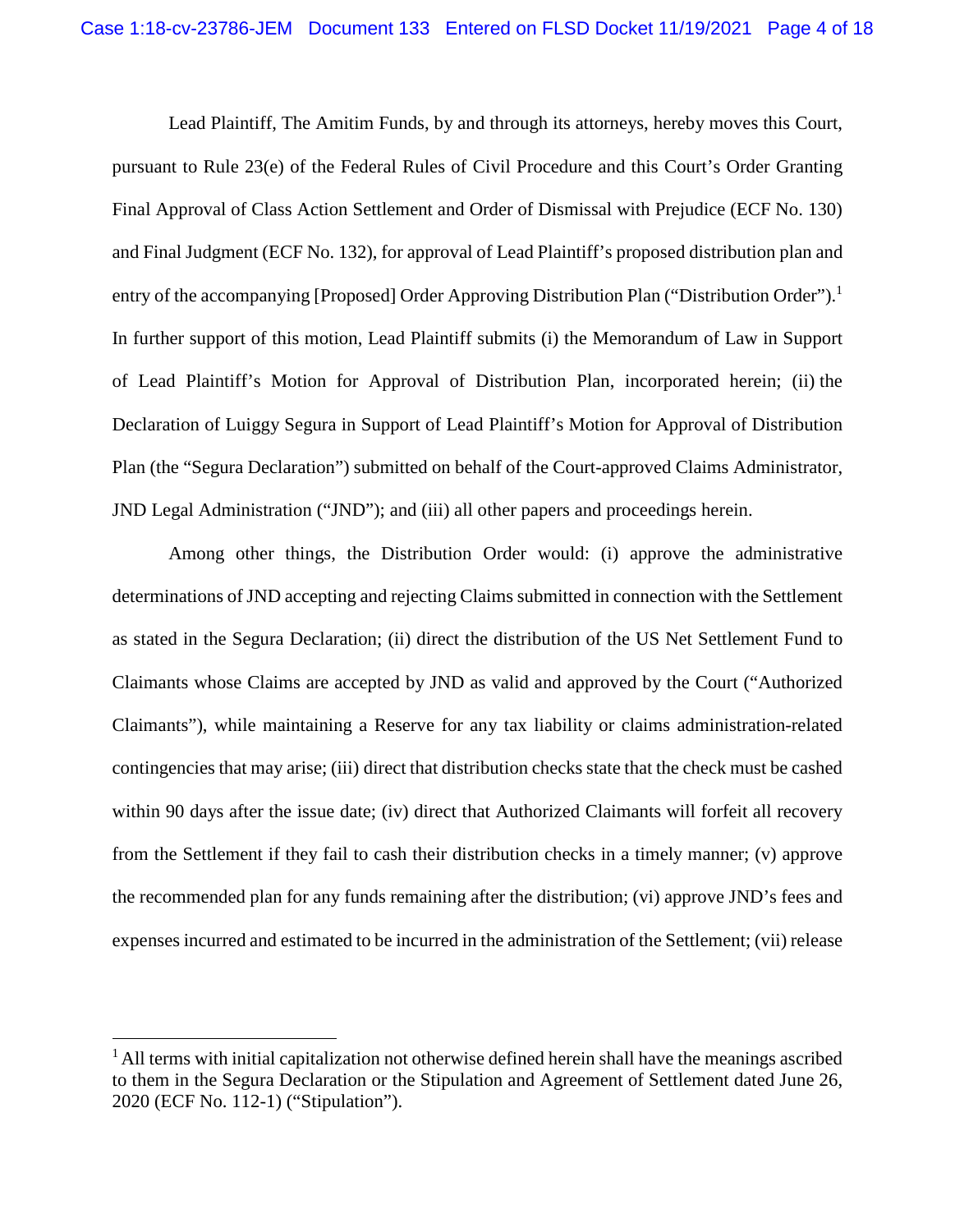claims related to the administration process; and (viii) authorize the destruction of Claim Forms and supporting documents at an appropriate time.

Under the Stipulation, Defendants have no role in or responsibility for the administration of the Settlement Fund or processing of Claims, including determinations as to the validity of Claims or the distribution of the US Net Settlement Fund. *See* Stipulation ¶¶ 19, 25; *see also* Notice ¶ 49. Accordingly, Defendants do not have an interest in the relief requested in this Motion. Lead Counsel respectfully submits that this Distribution Motion can be decided on the papers, unless the Court deems a hearing necessary.

#### **MEMORANDUM OF LAW**

## **I. GENERAL BACKGROUND**

As the Court is aware, this Action was settled for \$16.5 million in cash. On April 28, 2021, the Court issued its Order Granting Final Approval of Class Action Settlement and Order of Dismissal with Prejudice (ECF No. 130) ("Final Approval Order") and entered the Final Judgment (ECF No. 132) on the following day. The Effective Date of the Settlement has now occurred. *See*  Stipulation ¶ 33. Accordingly, the US Net Settlement Fund may be distributed to Authorized Claimants. In accordance with paragraph 28 of the Stipulation, Lead Plaintiff respectfully requests that the Court enter the Distribution Order approving the Distribution Plan.

As the Court will recall, the Settlement Class in this case included persons or entities that purchased or otherwise acquired OPKO common stock during the Class Period (September 26, 2013, through September 7, 2018, inclusive), on U.S. exchanges (including the New York Stock Exchange and Nasdaq) and on the Tel Aviv Stock Exchange (the "TASE"). The Net Settlement Fund resulting from the \$16.5 million Settlement has been divided into the US Net Settlement Fund, which will be distributed based on Settlement Class Members' purchases of OPKO common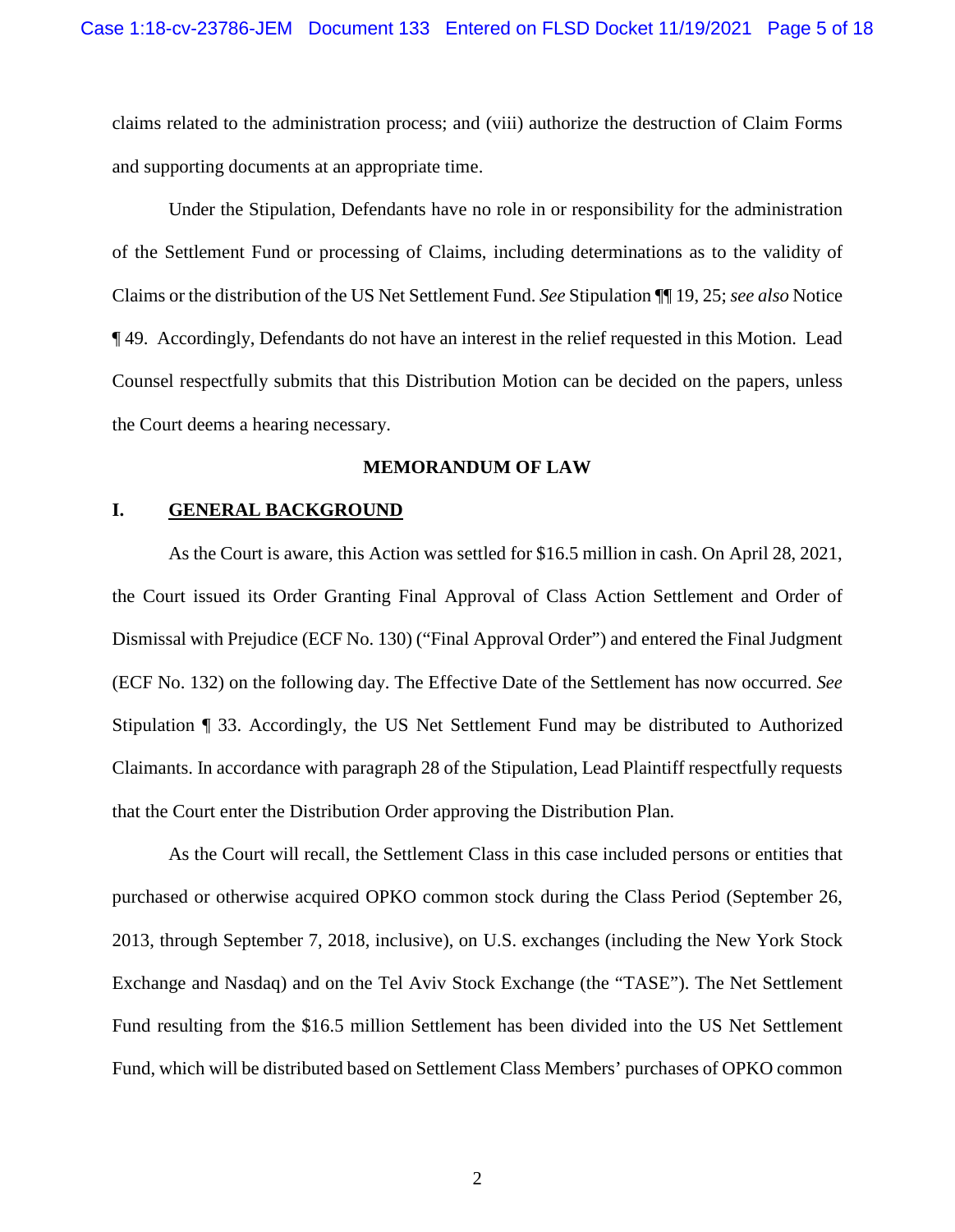stock on U.S. exchanges, and the TASE Net Settlement Fund, which will be distributed based on Settlement Class Members' purchases on the TASE. *See* Notice App. A ¶ 3. As provided in the Plan of Allocation, 90.8% of the Net Settlement Fund was allocated to the US Net Settlement Fund and 9.2% was allocated to the TASE Settlement Fund, based on the respective trading volume of OPKO common stock on the relevant exchanges during the Class Period. *See id.*

Settlement Class Members who purchased shares traded on the TASE did not have to submit a Claim Form to be eligible for a recovery from the TASE Net Settlement Fund because the Claims Administrator was able to take advantage of a "claim-free" mechanism that is available for Israeli shareholder class actions. That procedure is underway. Specifically, a court in Israel has entered an order requiring all TASE member brokers to provide us the data necessary to compute the distribution and the order has been served on all TASE members. Once that information is provided and processed, the TASE Net Settlement Fund will be distributed as provided under the Plan of Allocation without further order of the Court.

In contrast, Claimants who purchased OPKO common stock on U.S. exchanges (or any other manner other than on the TASE) were required to submit a Claim Form to be eligible for a distribution from the US Net Settlement Fund. The proposed Distribution Order before this Court and the remainder of this Memorandum address only the US Net Settlement Fund.

In accordance with the Court's Order Preliminarily Approving Settlement and Authorizing Dissemination of Notice of Settlement (ECF No. 115) (the "Preliminary Approval Order"), JND mailed the Notice of (I) Pendency of Class Action and Proposed Settlement; (II) Settlement Fairness Hearing; and (III) Motion for Attorneys' Fees and Litigation Expenses ("Notice") and the Proof of Claim and Release ("Claim Form" and, collectively with the Notice, the "Notice Packet") to potential Settlement Class Members, brokers, and other nominees. Segura Decl. ¶ 2. As stated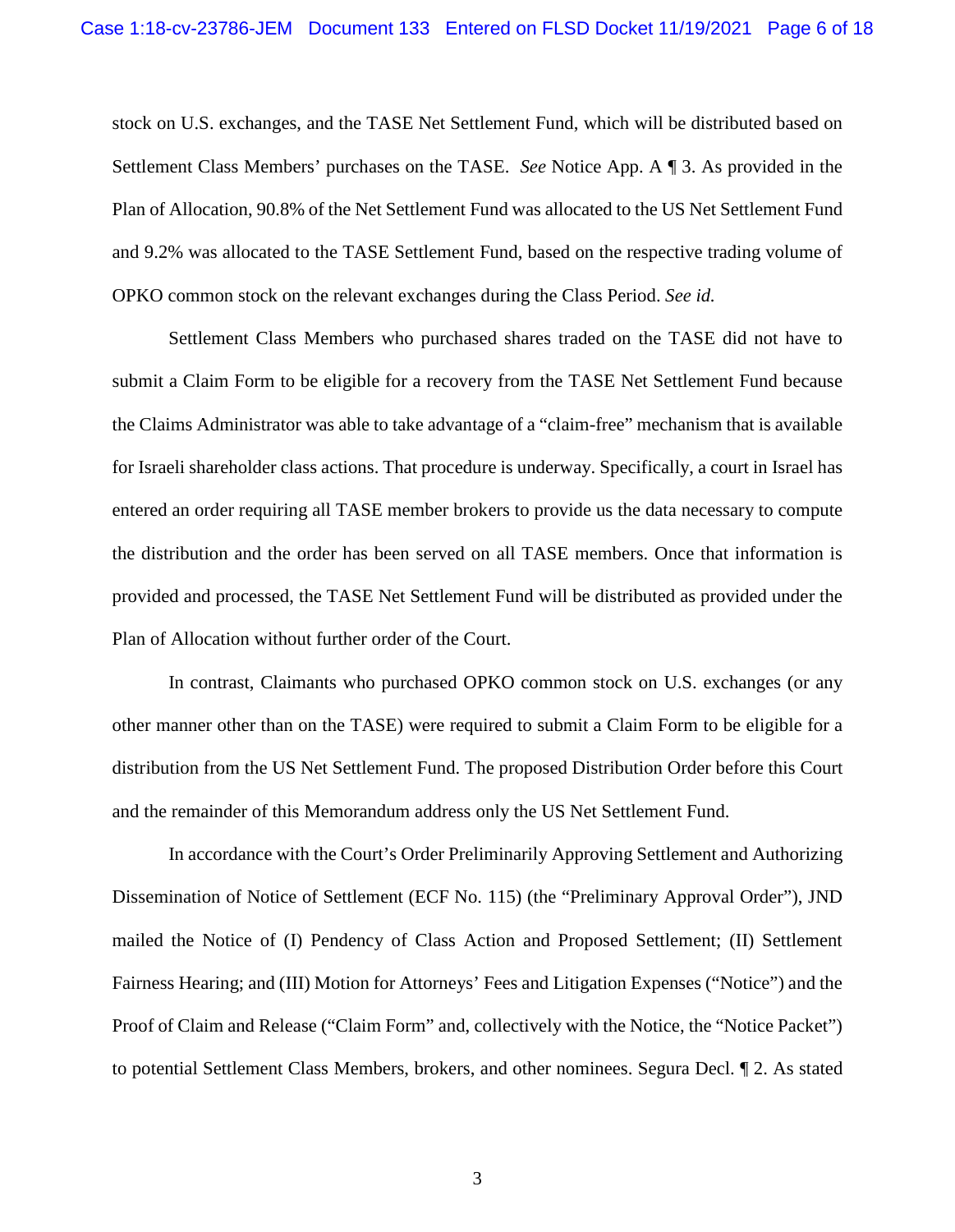in the Segura Declaration, JND has disseminated 271,422 Notice Packets to potential Settlement Class Members, brokers, and nominees. *Id*. ¶ 4. The Notice informed Settlement Class Members that if they wished to be eligible to participate in the distribution of the US Net Settlement Fund, they were required to submit a properly executed Claim Form received or postmarked no later than January 26, 2021. *Id*. ¶ 7.

## **II. CLAIMS ADMINISTRATION**

As detailed in the Segura Declaration, through October 17, 2021, JND received and processed 18,659 Presented Claims. Segura Decl. ¶ 7. All Claims received through October 17, 2021, have been fully processed in accordance with the Stipulation and the Court-approved Plan of Allocation included in the Notice (*id*.), and JND has worked with Claimants to help them perfect their Claims. *See id.* ¶¶ 19-32. As discussed in the Segura Declaration, many of the Claims submitted in the Settlement were initially deficient or ineligible for one or more reasons, including being incomplete, not signed, not properly documented, or otherwise deficient, which required substantial follow-up work by JND. *Id*. ¶¶ 19, 22.

If JND determined a Claim to be defective or ineligible, a Deficiency Letter (if the Claimant or filer filed a paper Claim) or a Deficiency Email with an attached Deficiency Spreadsheet (if the Claimant or E-Filer filed an Electronic Claim) was sent by JND to the Claimant or filer, as applicable, describing the defect(s) or condition(s) of ineligibility in the Claim and the steps necessary to cure any curable defect(s) in the Claim. *Id*. ¶¶ 20, 22. The Deficiency Letter or Deficiency Email advised the Claimant or filer that the appropriate information or documentary evidence to complete the Claim had to be sent within 20 days from the date of the Deficiency Letter or Deficiency Email, or JND would recommend the Claim for rejection to the extent the deficiency or condition of ineligibility was not cured. *Id*. ¶¶ 20, 23. Examples of a Deficiency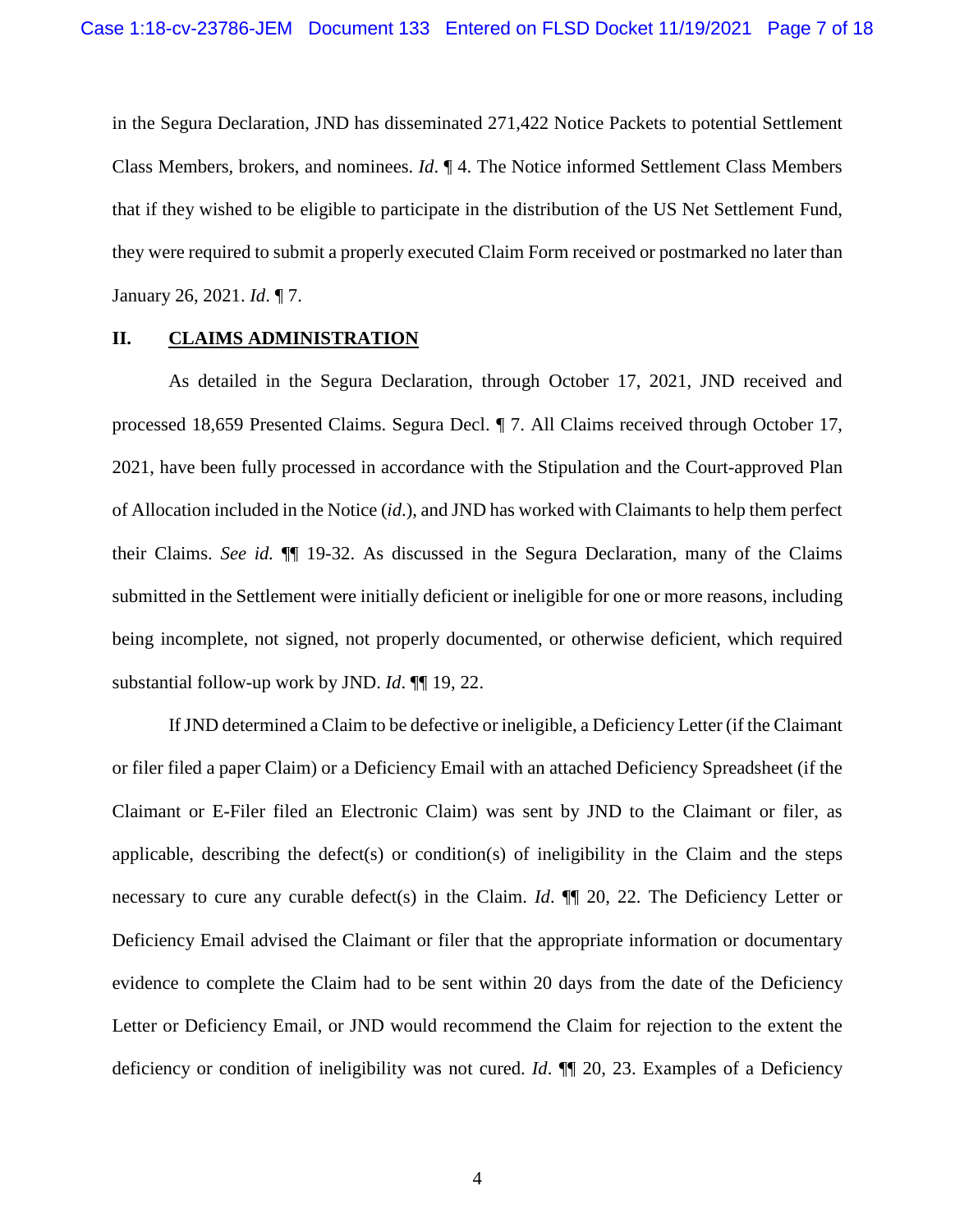Letter, Deficiency Email, and Deficiency Spreadsheet are attached as Exhibits A, B, and C to the Segura Declaration.

Of the 18,659 Claims that are the subject of this motion, JND has determined that 6,340 Claims are acceptable in whole or in part to participate in the distribution of the US Net Settlement Fund, and that 12,326 Claims should be wholly rejected because they are ineligible for payment from the US Net Settlement Fund. Segura Decl. ¶¶\_39-42. Lead Plaintiff respectfully requests that the Court approve JND's administrative determinations accepting and rejecting Claims as stated in the Segura Declaration.

#### **A. Disputed Claims**

JND carefully reviewed Claimants' and filers' responses to the Deficiency Letters and Deficiency Emails and worked with them to resolve deficiencies where possible. *Id*. ¶¶ 21, 26. Consistent with paragraph 26(e) of the Stipulation, the Deficiency Letters and Deficiency Emails specifically advised Claimants or filers of their right, within 20 days after the mailing of the Deficiency Letter or emailing of the Deficiency Email, to contest the rejection of their Claims and request Court review of JND's administrative determinations of the Claims. *Id*. ¶¶ 20, 23, and Exhibits A and B.

Out of 18,659 Presented Claims, JND received twenty-three (23) requests for Court review. To resolve these disputes without necessitating the Court's intervention, JND contacted the Claimants requesting Court review and attempted to answer all questions, fully explain JND's administrative determination of each Claim's status, and facilitate the submission of missing information or documentation where applicable. *Id*. ¶ 32. As a result of these efforts, eleven (11) Claimants resolved their deficiencies and withdrew their requests for Court review, and their Claims are recommended for approval. *Id*. Ten (10) Claimants understood the reasons for JND's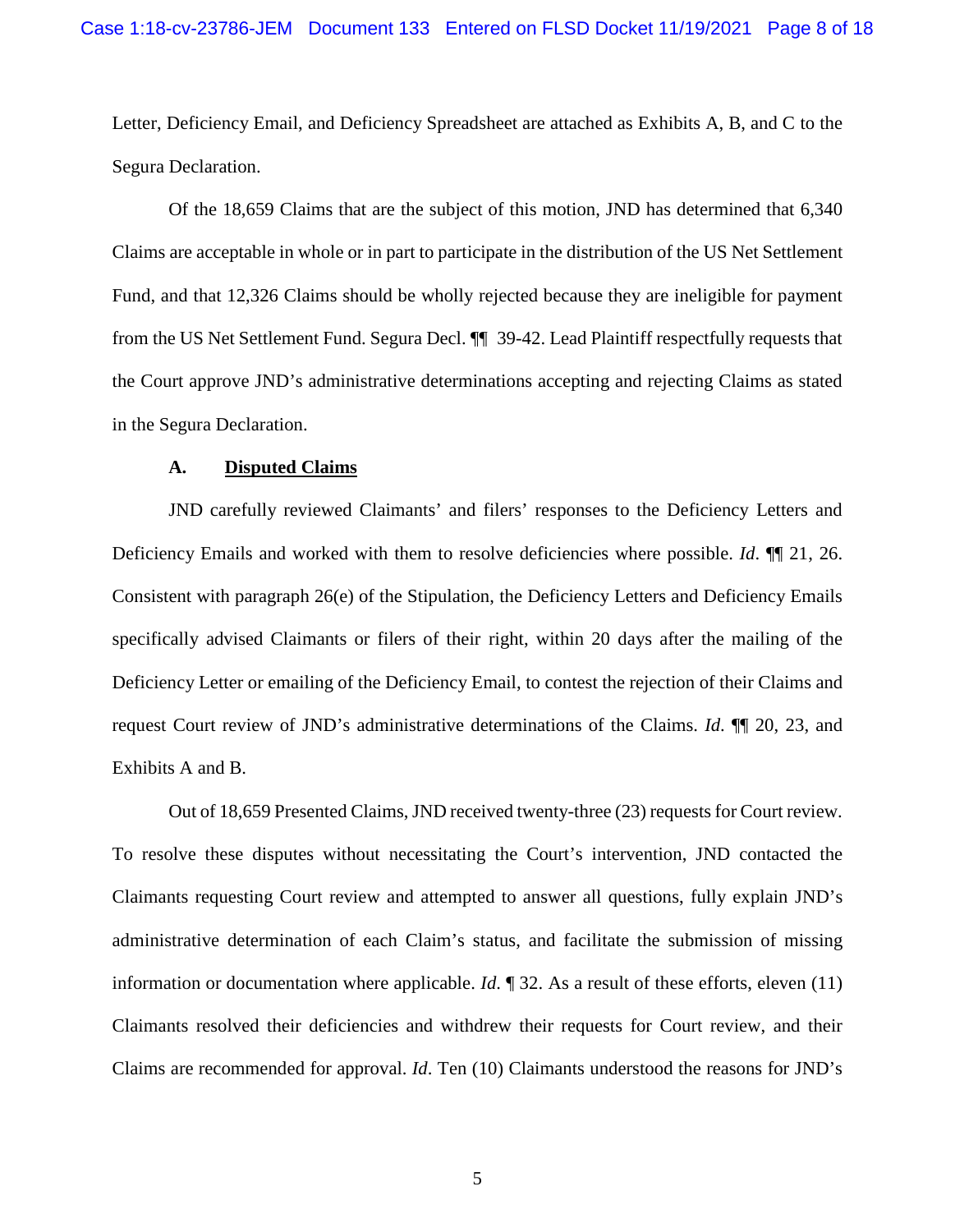determinations and are no longer requesting Court review. *Id*. Currently two (2) Claims remain disputed and are being submitted to the Court for resolution (the "Disputed Claims"). *Id*.

Exhibit D of the Segura Declaration contains a copy of each Disputed Claim with its supporting documentation and sets forth the reasons for JND's rejection of each Disputed Claim. *Id*. For privacy reasons, the documents included in Exhibit D have been redacted to remove personal information such as street addresses, email addresses, telephone numbers, account numbers, Taxpayer ID, Social Security, or Social Insurance Numbers, and all financial and transaction information not related to the Claimants' transactions in OPKO common stock purchased/acquired during the Class Period. JND recommends both Disputed Claims (Claim ID: DD9LUTW7SC and Claim ID: DHSTQB2RGX) for rejection due to the fact that Claimants sold their shares of OPKO common stock prior to the first corrective disclosure on September 7, 2018. *Id.*; *see also* Ex. D to the Segura Decl. Under the Court-approved Plan of Allocation, the sale of Claimants' shares prior to September 7, 2018, renders these Claims ineligible to participate in the recovery of this Settlement. Segura Decl. ¶ 32; *see also* Notice App. A ¶ 6. This is because these Claimants have not suffered any cognizable loss due to the alleged fraud on account of the fact that they sold their OPKO shares before the revelation of the alleged fraud caused the stock price to decline; indeed, they sold their shares at a time when artificial inflation was still present in the stock price. The Segura Declaration explains in detail the calculations JND conducted that demonstrate the Disputed Claims do not calculate to a US Recognized Claim. Segura Decl. ¶ 32. Lead Counsel has reviewed the Disputed Claims and JND's determinations and concurs that the Disputed Claims should be rejected for the reasons set forth in the Segura Declaration.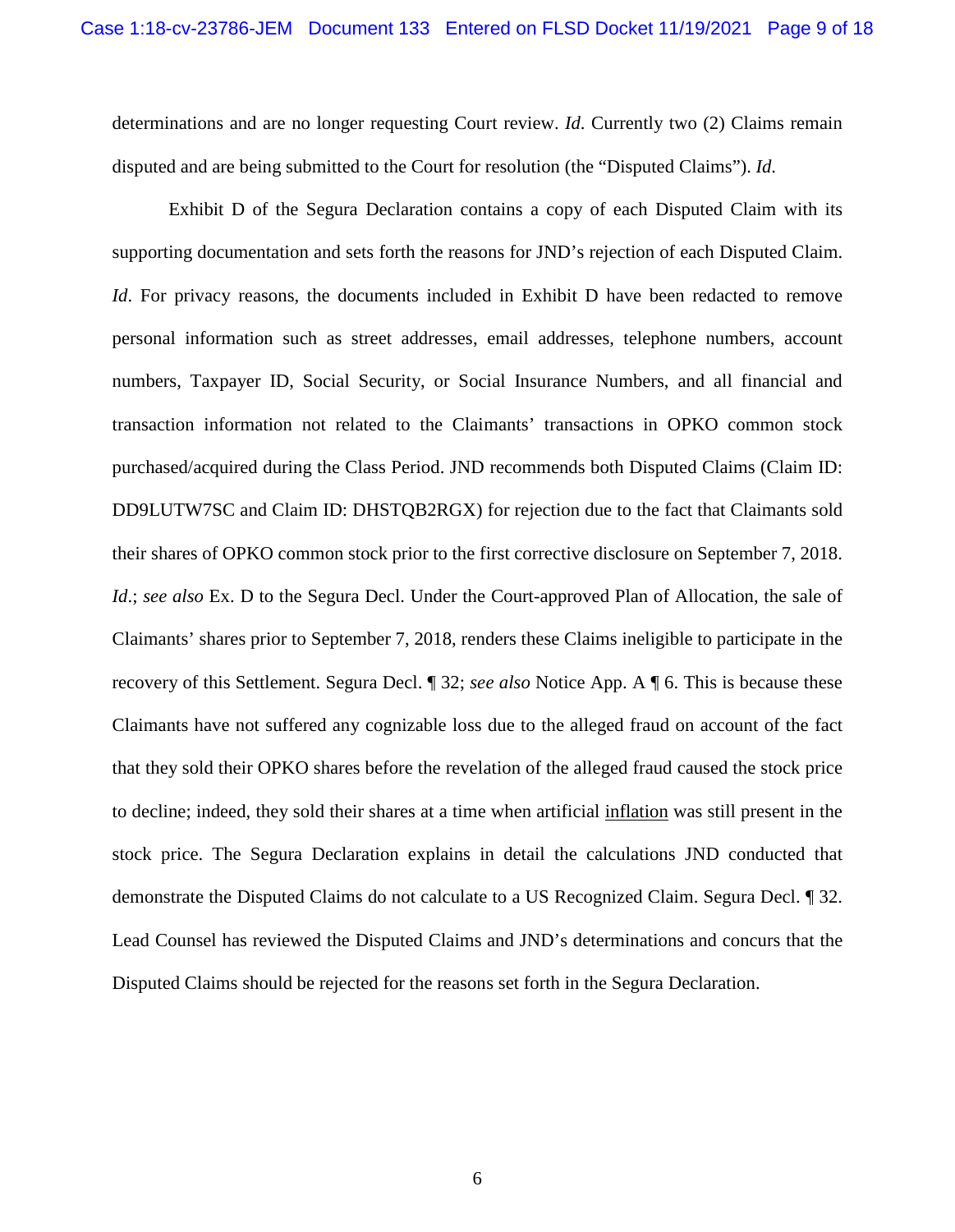#### **B. Late Claims and Final Cut-Off Date**

The 18,659 Claims received through October 17, 2021, include 771 Claims that were postmarked or received after January 26, 2021, the Court-approved Claim submission deadline, but received before October 17, 2021. *Id*. ¶¶ 33, 41. Those late Claims have been fully processed, and 235 of them are, but for their late submission, otherwise eligible to participate in the Settlement. *Id*. Although these 235 Claims were late, they were received while the processing of timely Claims was ongoing. Due to the amount of time needed to process the timely Claims received, the processing of these late Claims did not delay the completion of the Claims administration process or the distribution of the US Net Settlement Fund. The Court has discretion to accept Claims received after the Claim submission deadline. *See* Preliminary Approval Order ¶ 11. Lead Plaintiff respectfully submits that, when the equities are balanced, it would be unfair to prevent an otherwise eligible Claim from participating in the distribution of the US Net Settlement Fund solely because it was received after the Court-approved Claim submission deadline if it were submitted while timely Claims were still being processed.

To facilitate the efficient distribution of the US Net Settlement Fund, however, there must be a final cut-off date after which no other Claims may be accepted. Accordingly, Lead Plaintiff respectfully requests that the Court order that any new Claims and any adjustments to previously filed Claims that would result in an increased US Recognized Claim amount received after October 17, 2021, be barred, subject to the provisions of paragraph 45(f) of the Segura Declaration. Paragraph 45(f) applies to any Claims received or modified after October 17, 2021, that would have been eligible for payment or additional payment under the Court-approved Plan of Allocation if timely received. At the time when Lead Counsel, in consultation with JND, determines that a further distribution is not cost-effective as provided in paragraph 45(e) of the Segura Declaration,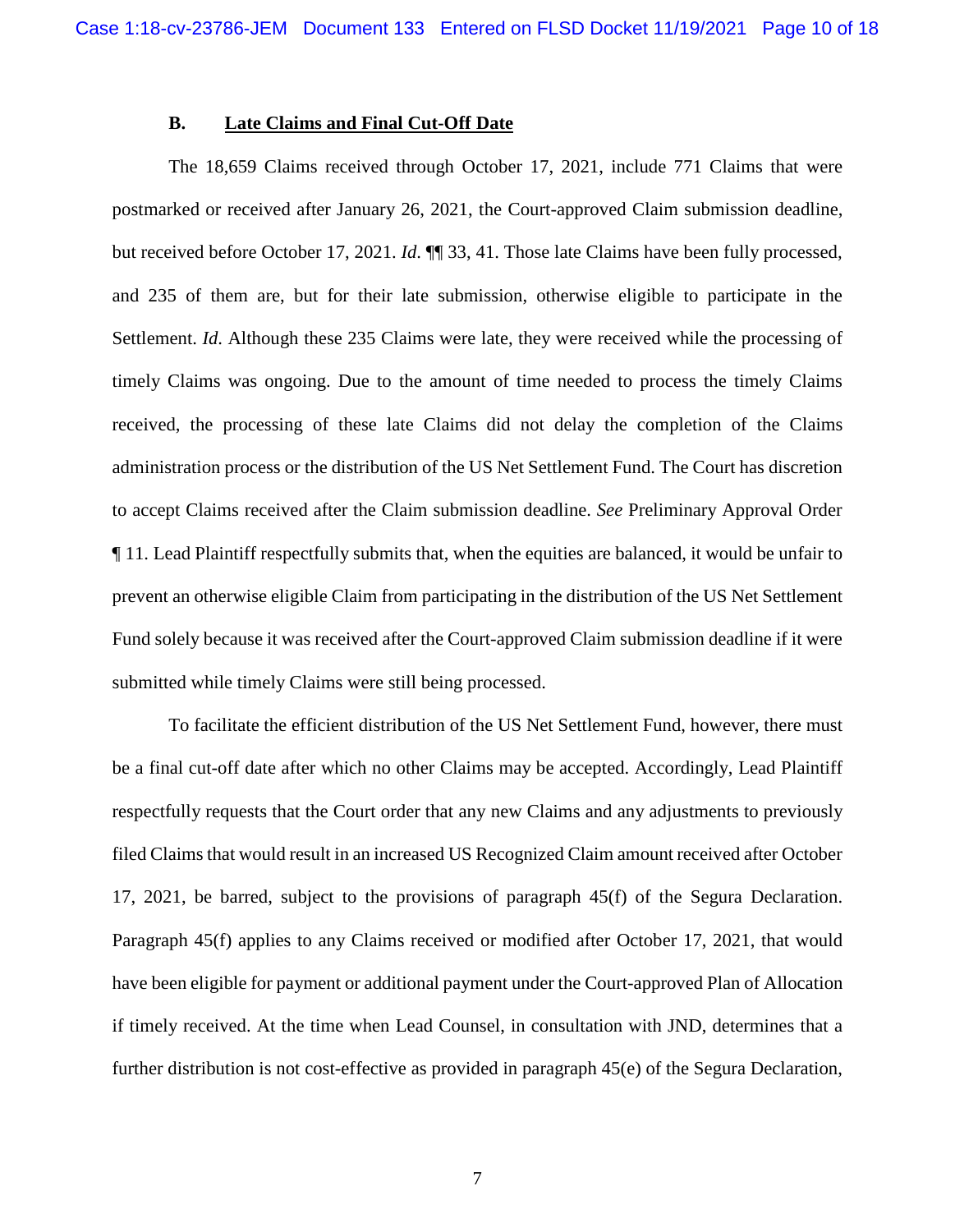the post-October 17, 2021 Claimants, after payment of fees and expenses as provided in paragraph 45(f) of the Segura Declaration, at the discretion of Lead Counsel, and to the extent possible, may be paid their distribution amounts or additional distribution amounts on a *pro rata* basis that would bring them into parity with other Authorized Claimants who have cashed all their prior distribution checks.

## **III. FEES AND EXPENSES OF CLAIMS ADMINISTRATOR**

In accordance with JND's agreement with Lead Counsel to act as the Claims Administrator for the Settlement, JND was responsible for, among other things, disseminating notice of the Settlement to the Settlement Class, creating and maintaining the Settlement Website and toll-free telephone helpline, processing Claims, and allocating and distributing the US Net Settlement Fund to Authorized Claimants. Segura Decl. ¶ 2. As stated in the Segura Declaration, JND's fees and expenses for its work performed through July 31, 2021, are \$950,438.22 *Id*. ¶ 44. The brokerage firms and nominees charged JND another \$151,675.37 for their work. *Id*. JND anticipates that its fees and expenses for the work performed in conjunction with the initial distribution of the US Net Settlement Fund will be \$54,778.38. *Id*. Should the estimate of fees and expenses to conduct the Initial Distribution of the US Net Settlement Fund exceed the actual cost, the excess will be returned to the US Net Settlement Fund and will be available for subsequent distribution to Authorized Claimants. *Id*. To date, JND has received payment in the amount of \$555,435.04 for its fees and expenses. *Id*. Accordingly, there is an outstanding balance of \$601,456.93 payable to JND, which amount includes the estimated fees and expenses to be incurred by JND in connection with the Initial Distribution. *Id*. Lead Counsel has reviewed JND's invoices and respectfully requests on behalf of Lead Plaintiff that the Court approve all of JND's fees and expenses.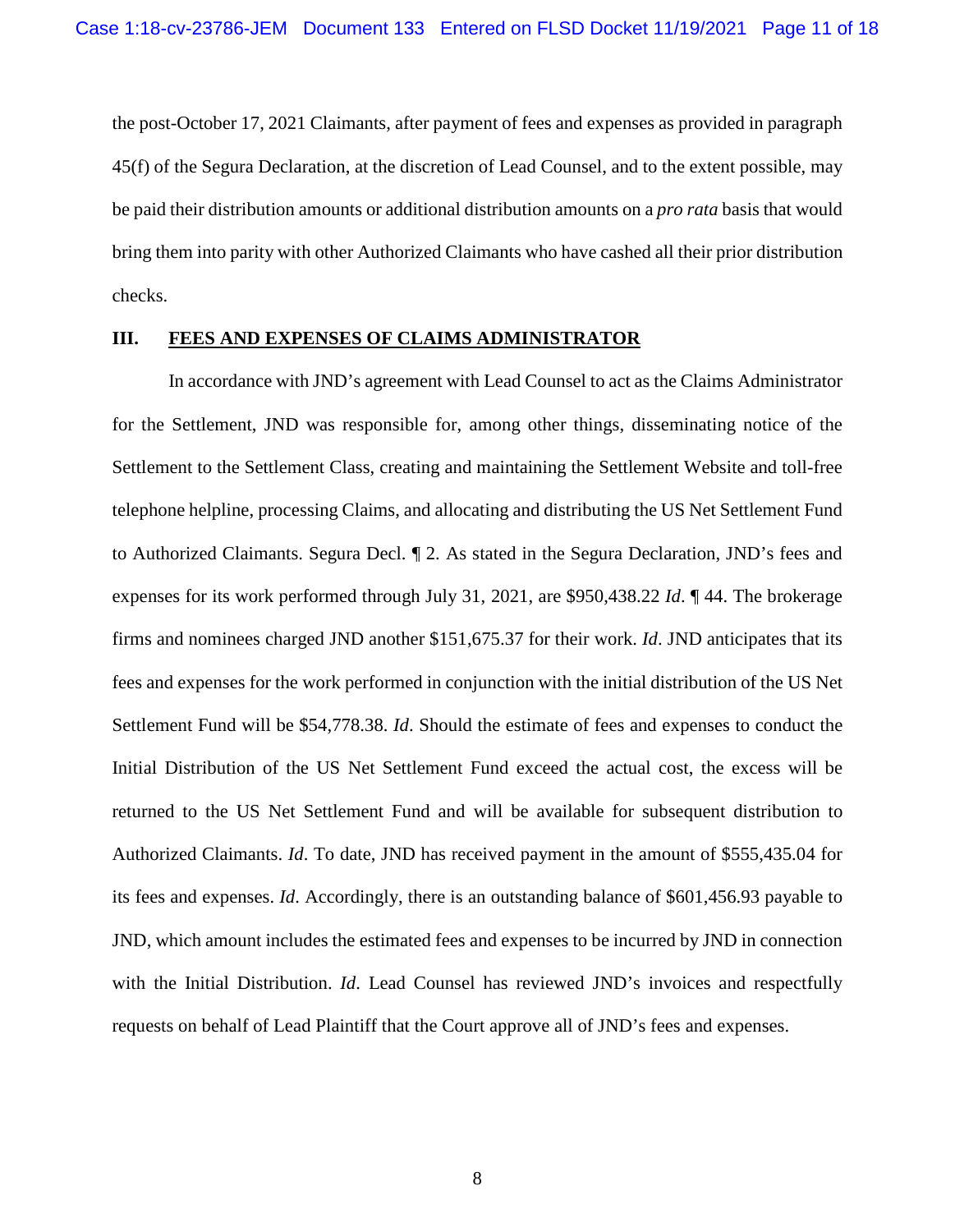#### **IV. DISTRIBUTION PLAN FOR THE US NET SETTLEMENT FUND**

#### **A. Initial Distribution of the US Net Settlement Fund**

Under the proposed Distribution Plan, JND will distribute approximately 95% of the US Net Settlement Fund, after deducting: (i) all payments previously allowed, (ii) payments approved by the Court on this motion, and (iii) any estimated taxes, the costs of preparing appropriate tax returns, and any escrow fees (the "Initial Distribution"). *See* Segura Decl. ¶\_45(a). In the Initial Distribution, JND will calculate award amounts for all Authorized Claimants as if the entire US Net Settlement Fund were to be distributed now. *Id*. ¶ 45(a)(1). JND will first determine each Authorized Claimant's *pro rata* share of the total US Net Settlement Fund based on the Claimant's US Recognized Claim in comparison to the total US Recognized Claims of all Authorized Claimants. *Id*. In accordance with the Court-approved Plan of Allocation, JND will eliminate from the Initial Distribution any Authorized Claimant whose *pro rata* share calculates to less than \$10.00, as these Claimants will not receive any payment from the US Net Settlement Fund and will be so notified by JND. *Id*. ¶ 45(a)(2). JND will then recalculate the *pro rata* share of the US Net Settlement Fund for Authorized Claimants who would have received \$10.00 or more based on the amount of the Authorized Claimant's US Recognized Claim in comparison to the total US Recognized Claims of all Authorized Claimants who would have received \$10.00 or more. *Id*. ¶\_45(a)(3). This *pro rata* share is the Authorized Claimant's Distribution Amount. *Id*. Authorized Claimants whose Distribution Amount calculates to less than \$200.00 will be paid their full Distribution Amount in the Initial Distribution ("Claims Paid in Full"). *Id*. ¶ 45(a)(4). These Authorized Claimants will receive no additional funds in subsequent distributions. *Id*. After deducting the payments to the Claims Paid in Full, 95% of the remaining balance of the US Net Settlement Fund will be distributed *pro rata* to Authorized Claimants whose Distribution Amount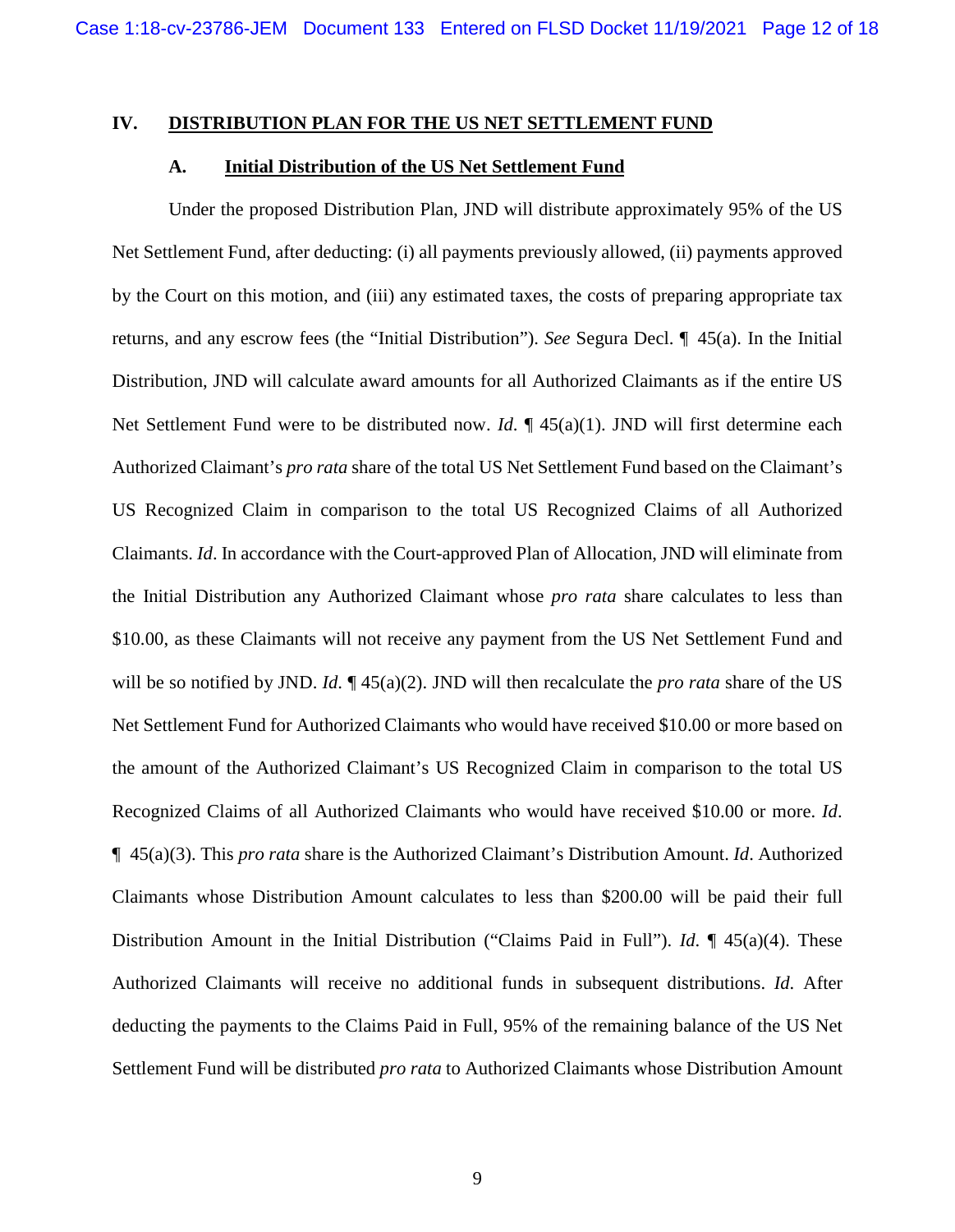calculates to \$200.00 or more. *Id*. ¶ 45(a)(5). The remaining 5% of the US Net Settlement Fund will be held in reserve (the "Reserve") to address any tax liability and claims administration-related contingencies that may arise. *Id*. To the extent the Reserve is not depleted, the remainder will be distributed in the Second Distribution. *Id*.

In order to encourage Authorized Claimants to cash their checks promptly, Lead Plaintiff proposes that all distribution checks bear the notation, "CASH PROMPTLY. VOID AND SUBJECT TO REDISTRIBUTION IF NOT CASHED BY [DATE 90 DAYS AFTER ISSUE DATE]." *Id*.  $\llbracket$  45(b). Authorized Claimants who do not cash their checks within the time allotted or on the conditions stated in paragraph 45(b) of the Segura Declaration will irrevocably forfeit all recovery from the Settlement, and the funds allocated to these stale-dated checks will be available to be redistributed to other Authorized Claimants in a subsequent distribution, as described below. *Id*. **[45(c)**.

#### **B. Additional Distribution(s) of the US Net Settlement Fund**

After JND has made reasonable and diligent efforts to have Authorized Claimants cash their Initial Distribution checks, but not earlier than seven (7) months after the Initial Distribution, JND will, after consulting with Lead Counsel, conduct the Second Distribution of the US Net Settlement Fund. *Id.* ¶ 45(d). In the Second Distribution, any amounts remaining in the US Net Settlement Fund (after deducting any unpaid fees and expenses incurred) will be distributed to all Authorized Claimants who cashed their Initial Distribution checks and would receive at least \$10.00 from the Second Distribution based on their *pro rata* share of the remaining funds. *Id*. After the Second Distribution, if any funds remain in the US Net Settlement Fund, and if cost-effective, subsequent distributions will take place in six (6)-month intervals. *Id*. When Lead Counsel, in consultation with JND, determines that further distribution is not cost-effective, if sufficient funds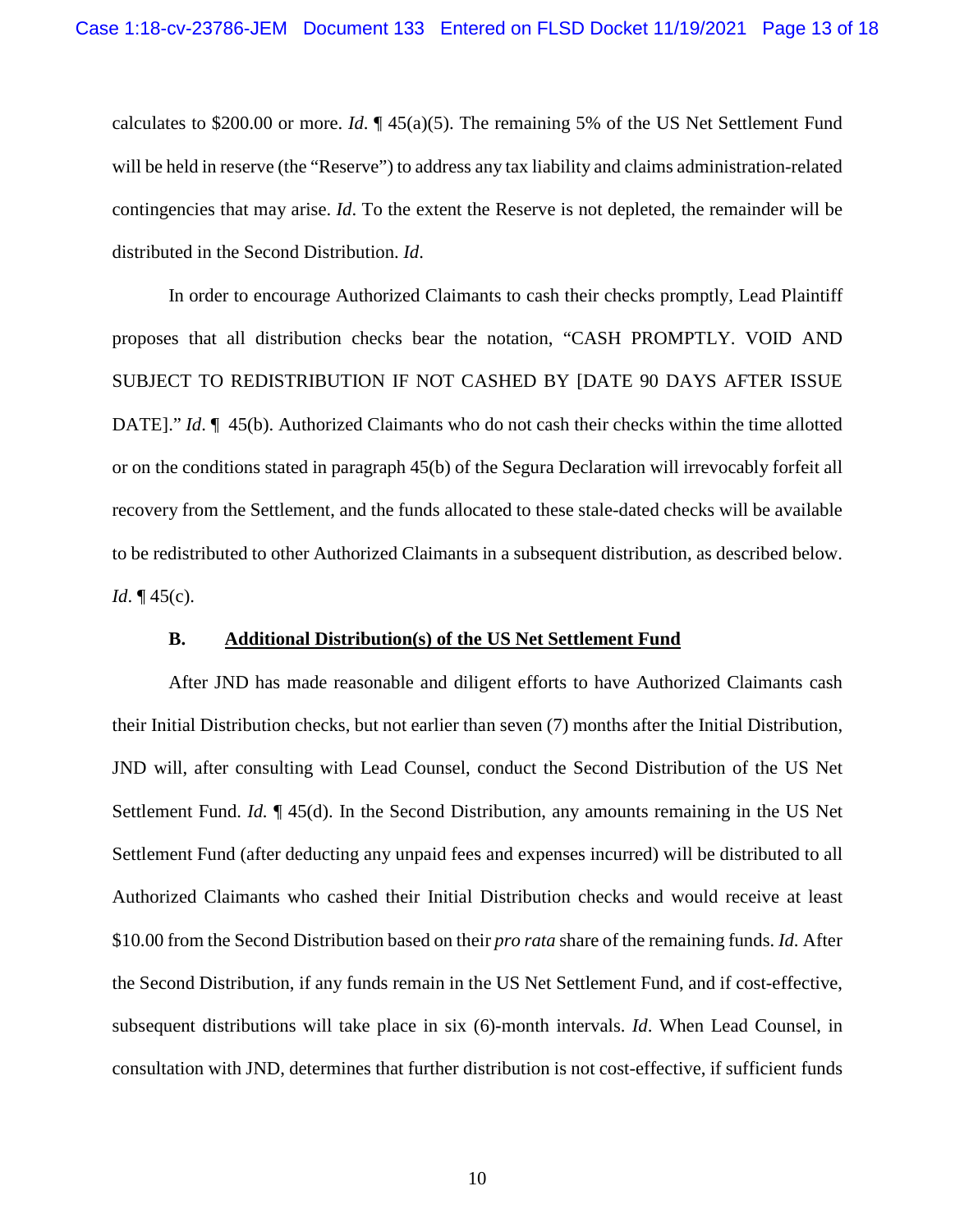remain to warrant the processing of Claims received after October 17, 2021, JND will process those Claims. *Id*. ¶ 45(e). Any of these Claims that are otherwise valid, as well as any earlier received Claims for which an upward adjustment was received after October 17, 2021, may be paid in accordance with paragraph 45(f) of the Segura Declaration. *Id*. If any funds remain in the US Net Settlement Fund after payment of these Claims and unpaid fees or expenses, the remaining funds will be contributed to the National Consumer Law Center ("NCLC"). *Id.*; *see also* Notice App. A ¶ 14.

NCLC is a private, non-sectarian, not-for-profit organization exempt from taxation under Section 501(c)(3) of the Internal Revenue Code. *See About Us*, National Consumer Law Center, nclc.org/about-us/about-us.html (last visited Nov. 19, 2021). NCLC was founded in 1969 through a federal grant to provide legal services addressed to two main goals: improving the access of lowincome people to the legal system and enabling advocates to seek remedies where needed. *See Our Story*, National Consumer Law Center, nclc.org/about-us/our-story.html (last visited Nov. 19, 2021). Today, NCLC continues to advocate for low-income consumers and provides many resources to civil legal aid and private attorneys representing low-income consumers. *See id.* NCLC's lawyers provide policy analysis, advocacy, litigation, expert-witness services, and training for consumer advocates throughout the United States. *See id.* "NCLC works to ensure a fair marketplace and access to justice for all consumers, including low-income people, older Americans, students, military service members and veterans," and its "work covers a broad range of consumer issues, including consumer protection, fair credit, debt collection, student loans, mortgages and foreclosures, financial services, bankruptcy, [and] unfair and deceptive acts and practices. . . ." *See Cy Pres Awards*, National Consumer Law Center, nclc.org/about-us/cy-presawards.html (last visited Nov. 19, 2021). Federal courts have approved NCLC as a *cy pres*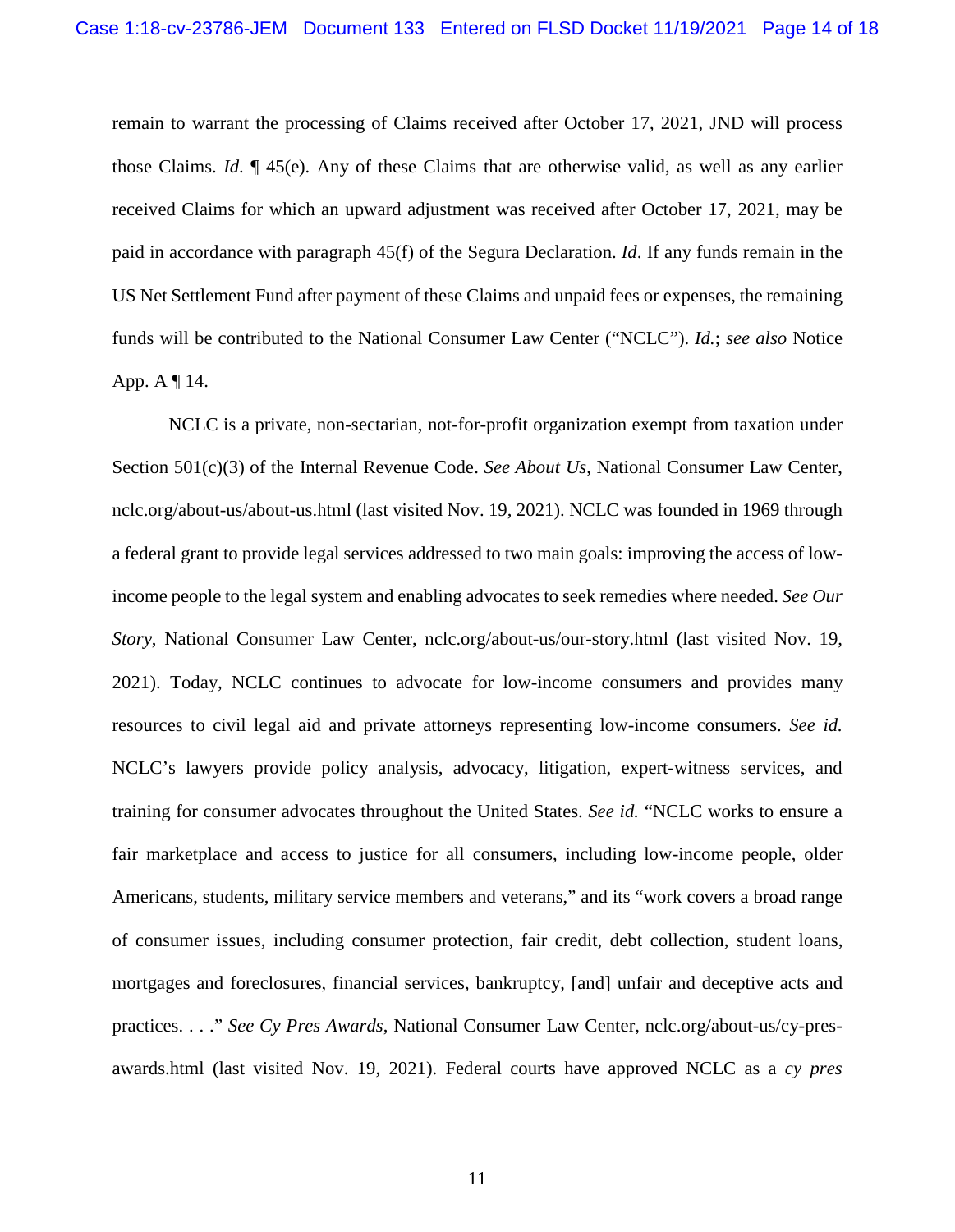recipient of residual balances of net settlement funds in other settlements. *See, e.g.*, *In re Nu Skin Enters., Inc., Sec. Litig.*, No. 14-cv-00033-JNP-BCW, ECF Nos. 152-154 (D. Utah Aug. 30, 2018); *Spann v. J.C. Penney Corp.*, 211 F. Supp. 3d 1244, 1261 (C.D. Cal. 2016), *appeal dismissed*, 2016 WL 9778633 (9th Cir. Nov. 7, 2016); *Perkins v. Am. Nat'l Ins. Co.*, 2012 WL 2839788, at \*5 (M.D. Ga. July 10, 2012) ("The Court is also satisfied that The National Consumer Law Center's mission, reputation and established track record will ensure that it will be a good steward of the grant award made to it.").

### **V. RELEASE OF CLAIMS**

In order to allow the full and final distribution of the Net Settlement Fund, it is necessary to (i) bar any further claims against the Net Settlement Fund beyond the amounts allocated to Authorized Claimants, and (ii) provide that all persons involved in any aspect of Claims processing or who are involved in the administration or taxation of the Settlement Fund or the Net Settlement Fund, be released and discharged from all claims arising out of that involvement. *See* Stipulation ¶ 30. Accordingly, Lead Plaintiff respectfully requests that the Court release and discharge all persons involved in the review, verification, calculation, tabulation, or any other aspect of the processing of the Claims submitted in connection with the Settlement, or who are otherwise involved in the administration or taxation of the Settlement Fund or the Net Settlement Fund from all claims arising out of that involvement, and bar all Settlement Class Members and other Claimants, whether or not they receive payment from the Net Settlement Fund, from making any further claims against the Net Settlement Fund, Lead Plaintiff, Lead Counsel, the Claims Administrator, the Escrow Agent or any other agent retained by Lead Plaintiff or Lead Counsel in connection with the administration or taxation of the Settlement Fund or the Net Settlement Fund,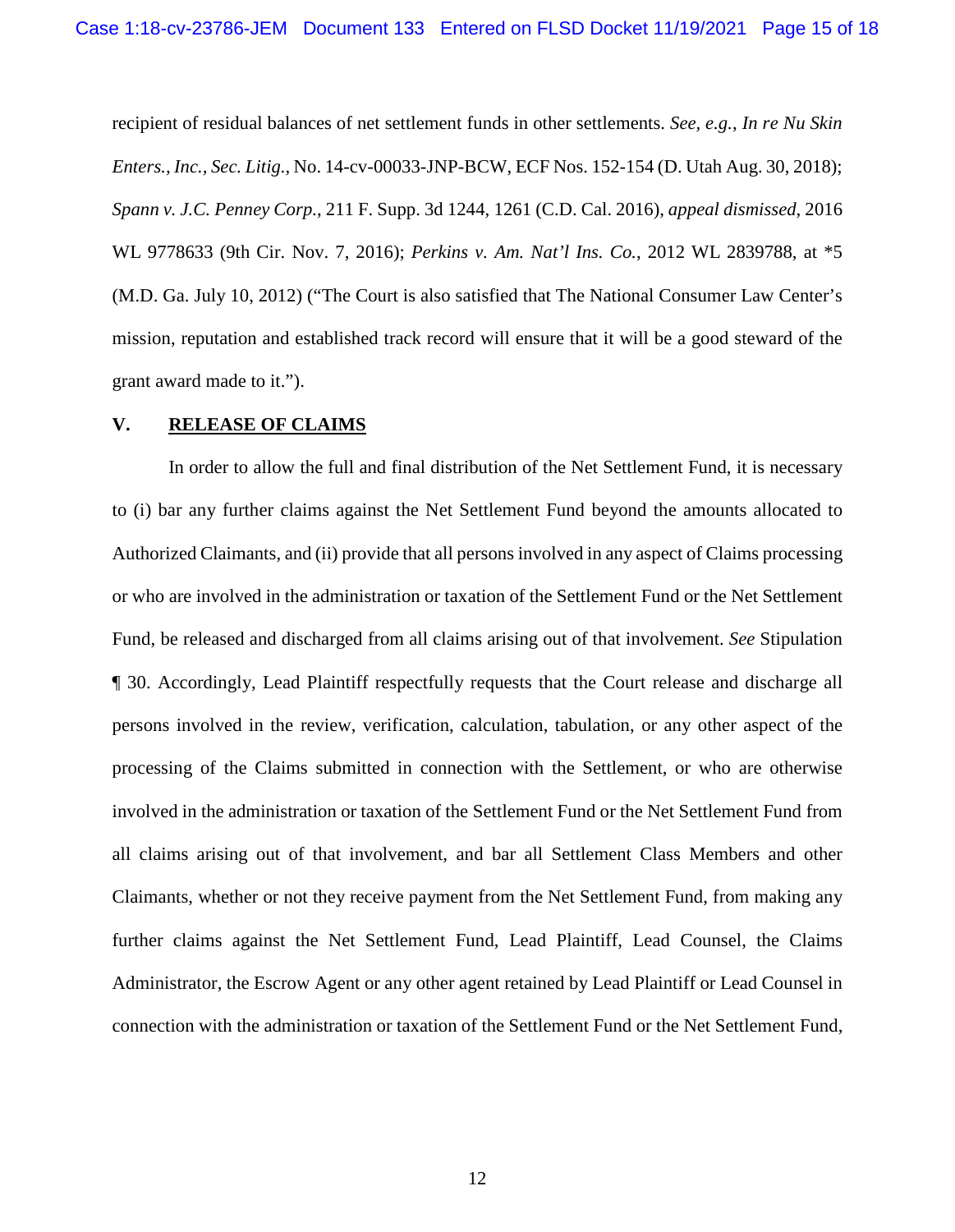or any other person released under the Settlement beyond the amounts allocated to Authorized Claimants.

Courts have repeatedly approved similar releases in connection with the distribution of settlement proceeds. *See, e.g.*, *Thorpe v. Walter Inv. Mgmt., Corp.*, 2018 WL 3672266, at \*2 (S.D. Fla. May 24, 2018), *report and recommendation adopted*, 2018 WL 3672239 (S.D. Fla. June 8, 2018) ("[A]ll persons involved in the review, verification, calculation, tabulation, or any other aspect of the processing of the claims submitted herein, or otherwise involved in the administration or taxation of the Settlement Fund, Net Settlement Fund, or Escrow Accounts, are released and discharged from any and all claims arising out of such involvement. All Settlement Class Members are barred from making any further claims against the Settlement Fund or the Net Settlement Fund or the Released Parties beyond the amount allocated to them pursuant to this Order."); *In re Miva, Inc.*, 2015 WL 12834962, at \*2 (M.D. Fla. Sept. 23, 2015) (approving substantially similar language in order authorizing distribution of settlement proceeds).

### **VI. CONCLUSION**

For the foregoing reasons, Lead Plaintiff respectfully requests that the Court grant its Motion for Approval of Distribution Plan and enter the [Proposed] Order Approving Distribution Plan.

Dated: November 19, 2021 Respectfully submitted,

# **SAXENA WHITE P.A.**

*/s/ Brandon T. Grzandziel*  Joseph E. White, III Brandon T. Grzandziel 7777 Glades Road Suite 300 Boca Raton, FL 33434 Telephone: (561) 394-3399 Facsimile: (888) 478-6711 Email: jwhite@saxenawhite.com Email: brandon@saxenawhite.com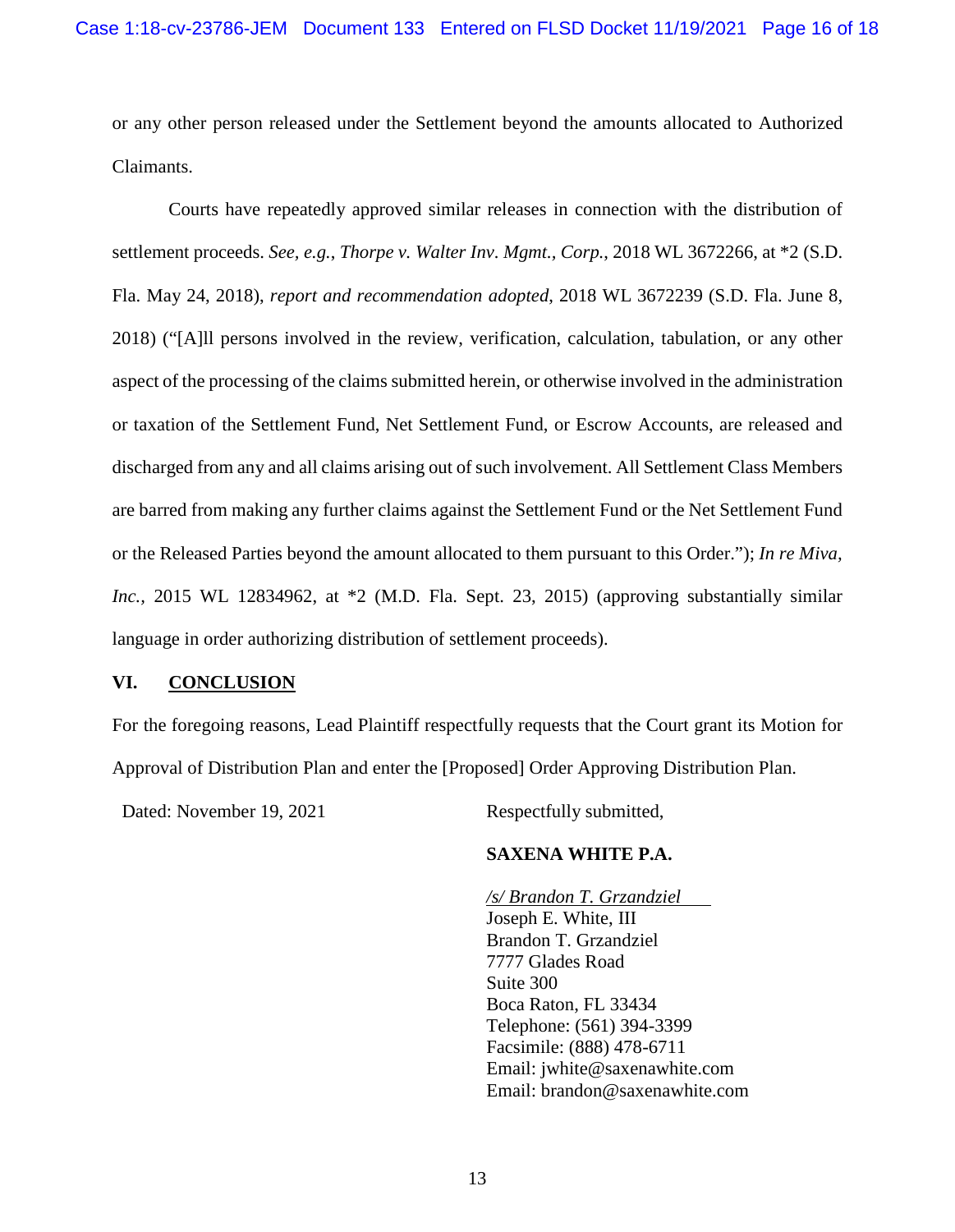*Liaison Counsel for Lead Plaintiff The Amitim Funds*

## **BERNSTEIN LITOWITZ BERGER & GROSSMANN LLP**

*/s/ John Rizio-Hamilton*  Avi Josefson (*pro hac vice*) John Rizio-Hamilton (*pro hac vice*) Adam D. Hollander (*pro hac vice*) 1251 Avenue of the Americas New York, NY 10020 Telephone: (212) 554-1400 Facsimile: (212) 554-1444 Email: avi@blbglaw.com Email: johnr@blbglaw.com Email: adam.hollander@blbglaw.com

*Lead Counsel for Lead Plaintiff The Amitim Funds*